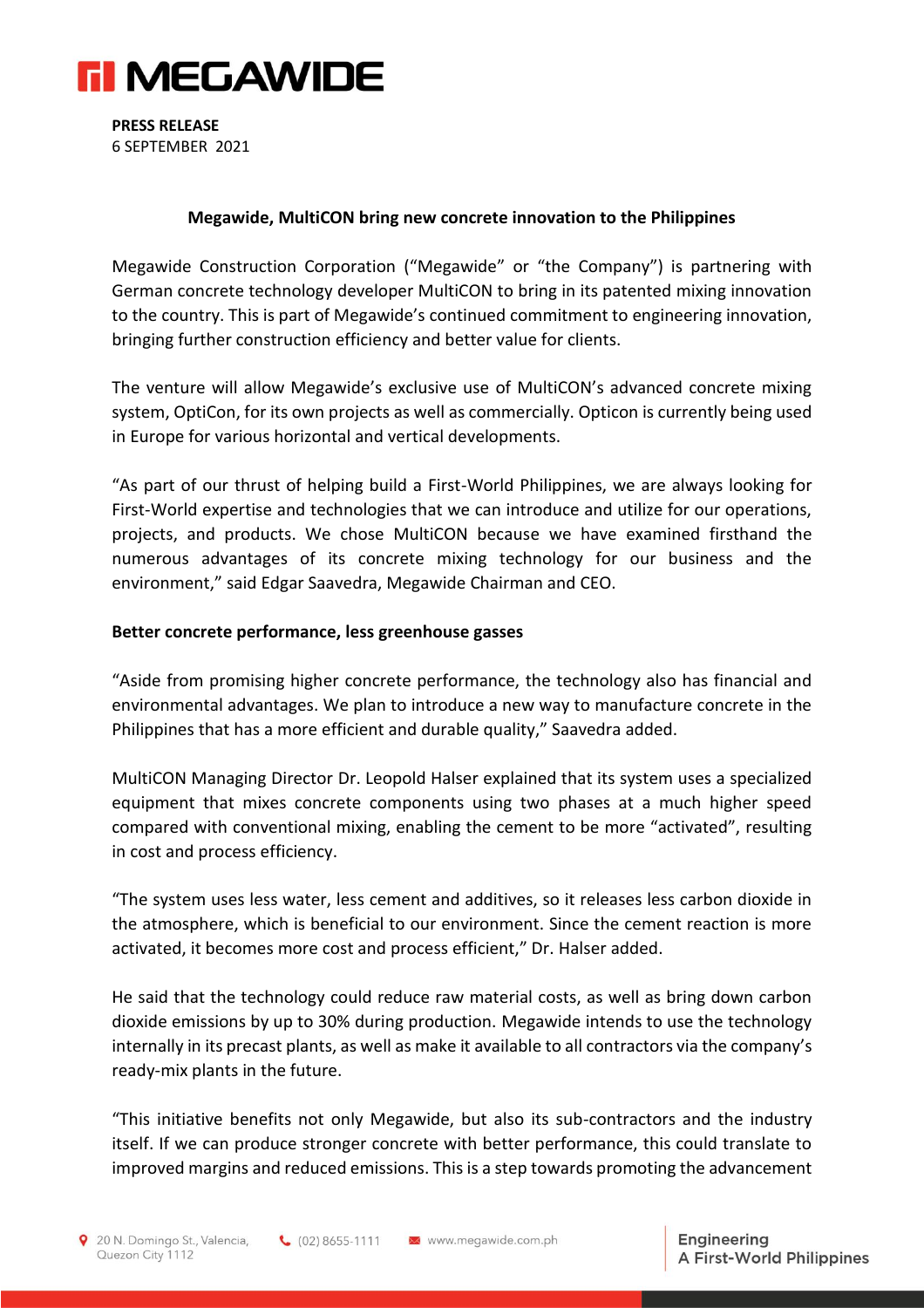# **FI MEGAWIDE**

of the local concrete and construction industry, which is in line with our mission of inclusivity towards a First-World Philippines," Markus Hennig, Megawide Executive Vice President, said.

### **Engineering innovator**

Megawide has consistently introduced new innovations to Philippine engineering. The Company was the first to use proprietary German formworks systems and precast technology from Japan in its early high-rise projects, making it into a leading player among Philippine contractors. These technologies helped Megawide to diversify into significant infrastructure projects for the Philippine government, such as classrooms, airports, and transport-oriented developments.

Megawide once again shook traditional construction by being the first to use glued-laminated timber (Glulam) rather than steel for the full roof structure of the now multi-awarded Mactan-Cebu International Airport and the Clark International Airport, recently a finalist for the 2021 Prix Versaille awards for architecture and design. MCIA was the first airport in the Philippines and Asia to have a full roof structure made out of Glulam.

Megawide operates its own precast facility, considered one of the largest and most advanced in Southeast Asia, in its Industrial Facility located in Taytay, Rizal and seven other satellite precast plants in Luzon and Cebu.

**(END)**

## **ABOUT MEGAWIDE**

Megawide is one of the leading infrastructure and engineering innovators in the Philippines. Publicly listed since 2011, it is one of the largest contractors for private sector construction projects in the country and the private partner of the Philippine Government for flagship infrastructure projects such as the development of the Mactan-Cebu International Airport (MCIA) and the Paranaque Integrated Terminal Exchange (PITX). Megawide is also the construction partner for the Clark International Airport New Passenger Terminal Building. It is currently undertaking the construction of the Malolos-Clark Railway Project Package 1, and the modernization of Cebu's historic Carbon Market District. In 2012, the company established Megawide Corporate Foundation, Inc., a non-profit organization focusing on social development projects.

#### **ABOUT MULTICON**

MultiCON is a German company founded in 2016 by Dr. Halser and Dr. Helmut Rosenlöcher. Its headquarters are based in Munich, and deals with the development of concrete technologies by applying high-speed mixing technology, among others. Its research and development are being undertaken in partnership with different universities and institutes all over the world.

 $(02)8655-1111$ 

www.megawide.com.ph